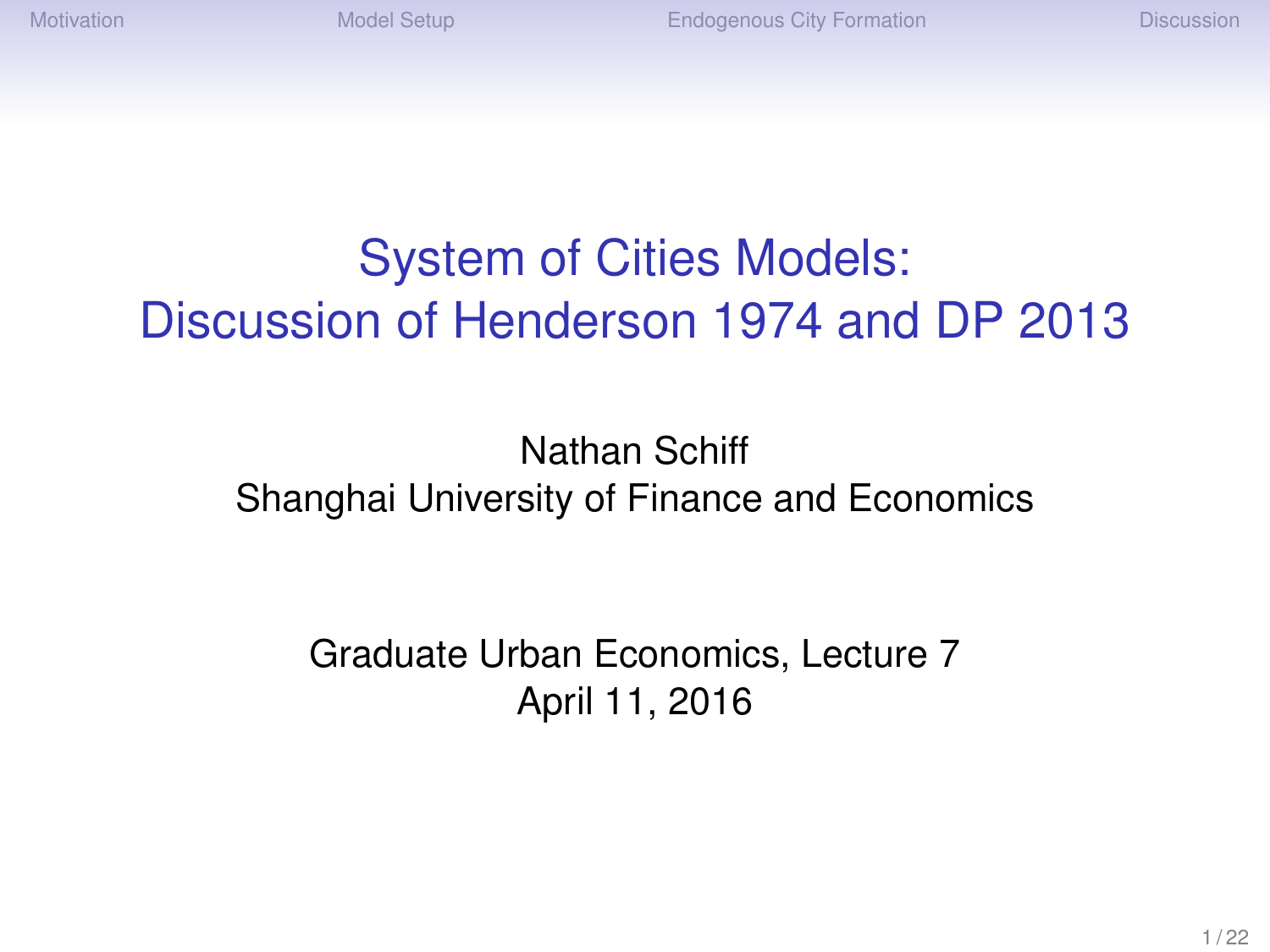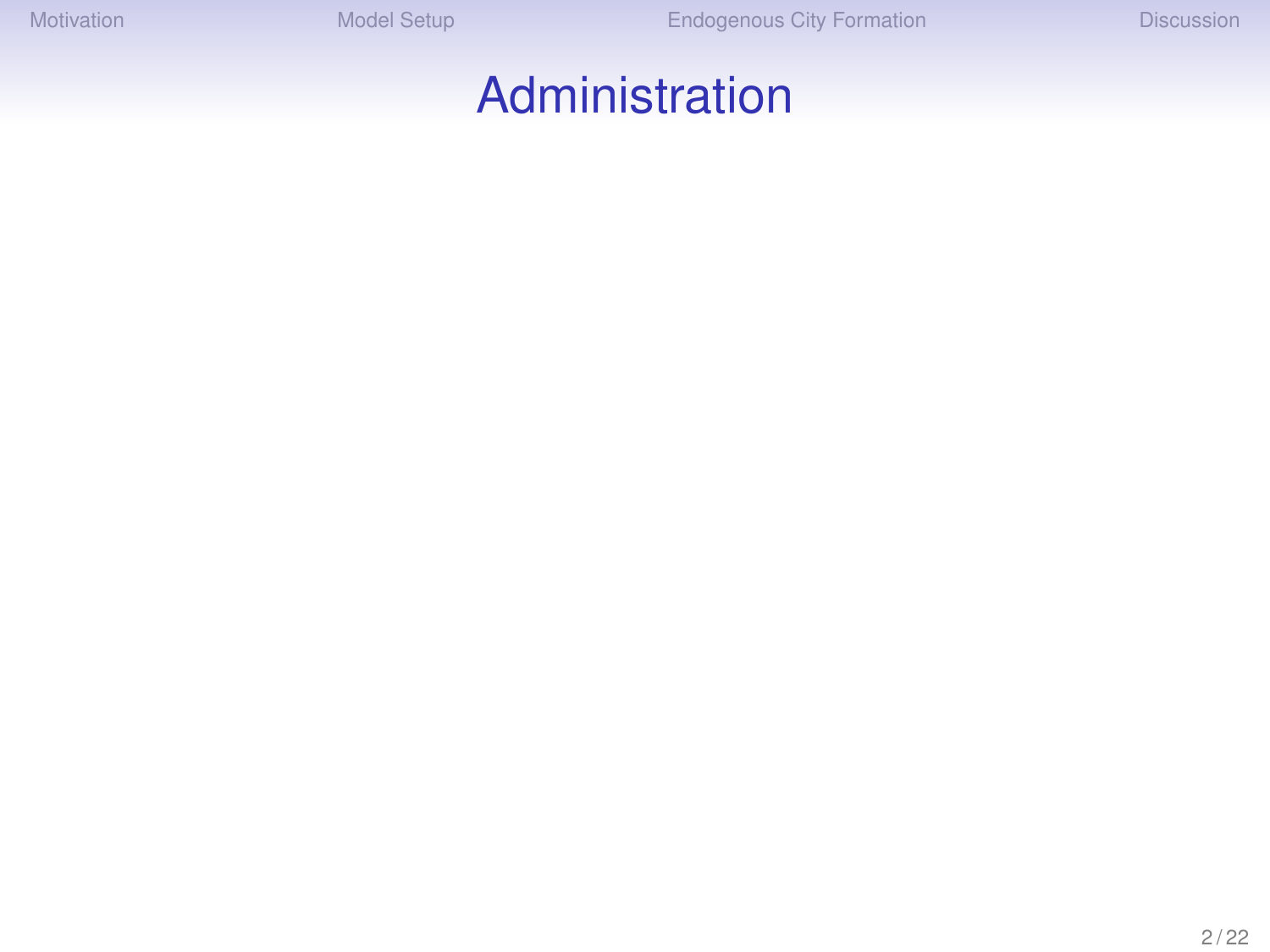## Main Questions

<span id="page-2-0"></span>Models following Henderson (AER 1974) seek to answer a series of related questions:

- 1. What explains the size of a city?
- 2. Why do cities have different sizes?
- 3. Why do cities have different industry specializations?
- 4. Is there an efficient (optimal) city size?
- 5. Can we reach the efficient size without coordinated city creation?
- 6. If instead we have city creation, how do private city developers compare to local governments?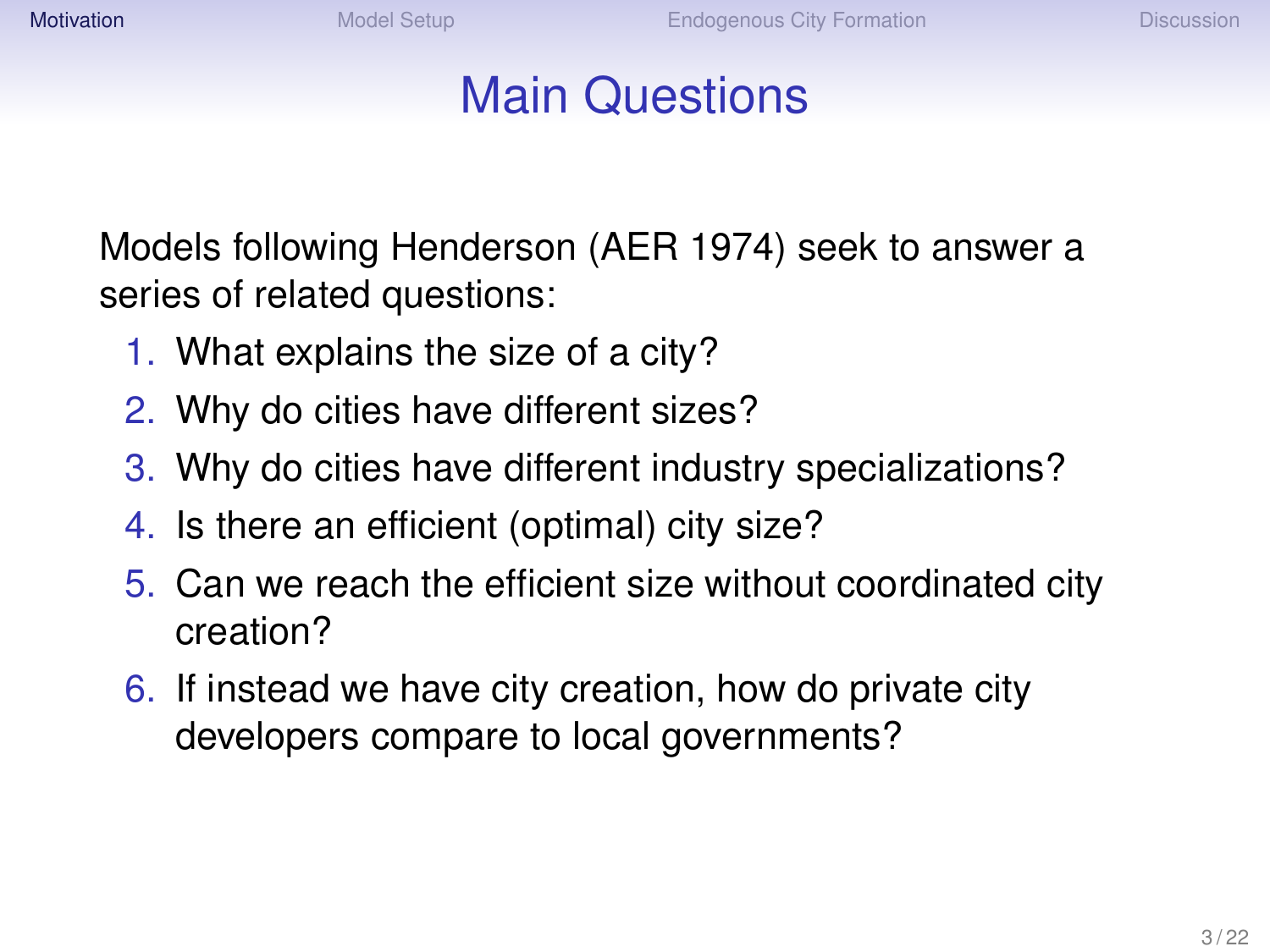# Main Ideas

- 1. Effect of population size on output reflects tradeoff between agglomeration and congestion
- 2. Agglomeration occurs only *within* sectors (sector employment size), congestion occurs across sectors (total population)
- 3. Within sector agglomeration makes cities specialize in one sector
- 4. Different sectors may have different productivities, leads to different optimal and equilibrium population sizes
- 5. If agglomeration is concave in population and congestion is convex we get an optimal city size at positive population level
- 6. Cities can be too big because migrants don't consider externalities of location decision, stable point occurs when negative externality outweighs positive externality
- 7. Private developers and local governments can both coordinate city creation to reach optimal city size  $4/22$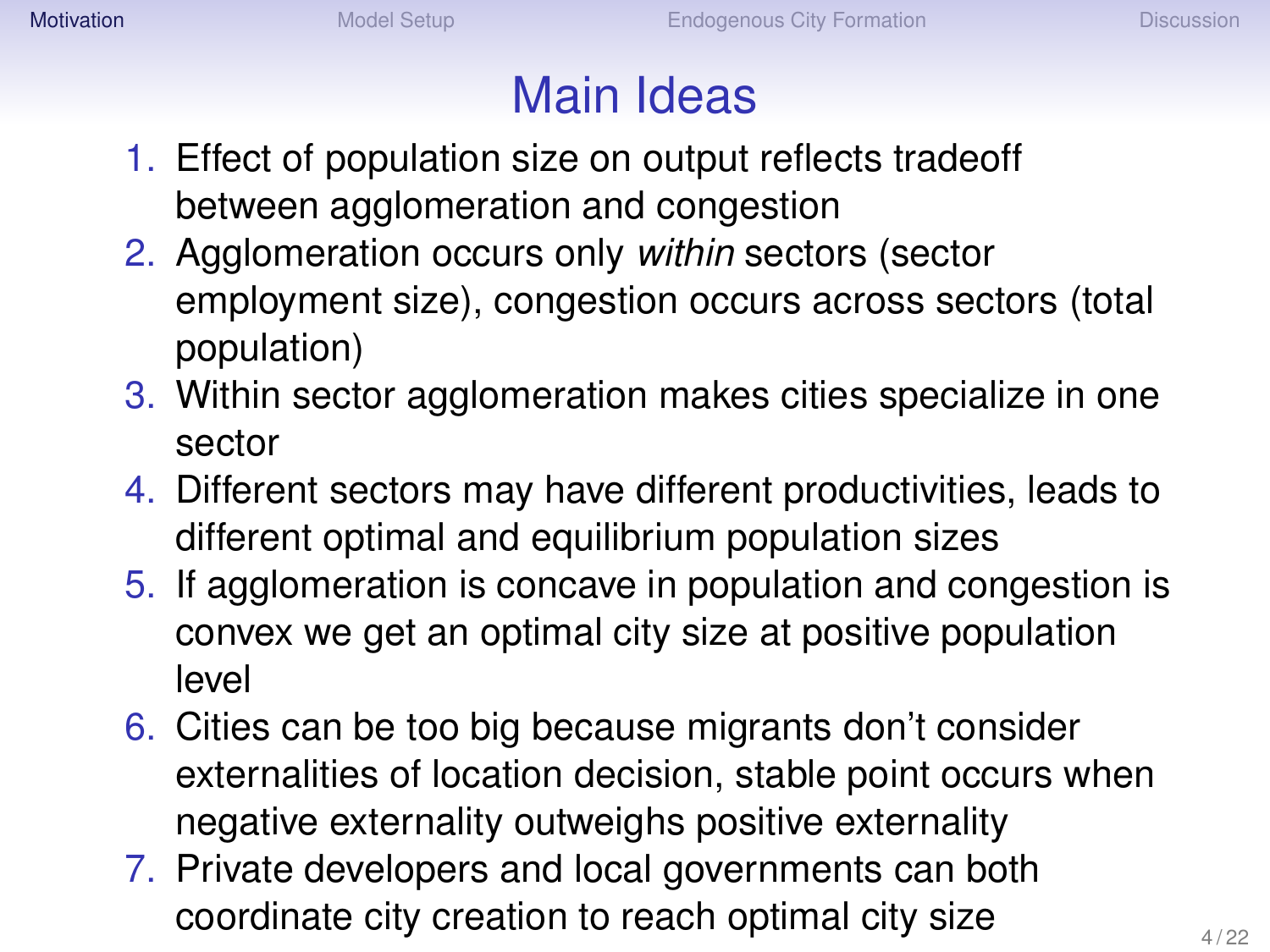## Duranton and Puga 2013

Handbook of Economic Growth article presents version of Henderson's original paper

Somewhat simpler to read, uses CES framework, nests monocentric city model; qualitative points are the same

Uses similar framework to DP 2004 handbook article but much more depth

Next class we read Henderson and Au (2006) article on migration restrictions and city sizes in China

China paper uses model actually closer to DP 2013 version

DP paper also discusses interesting empirical implications of model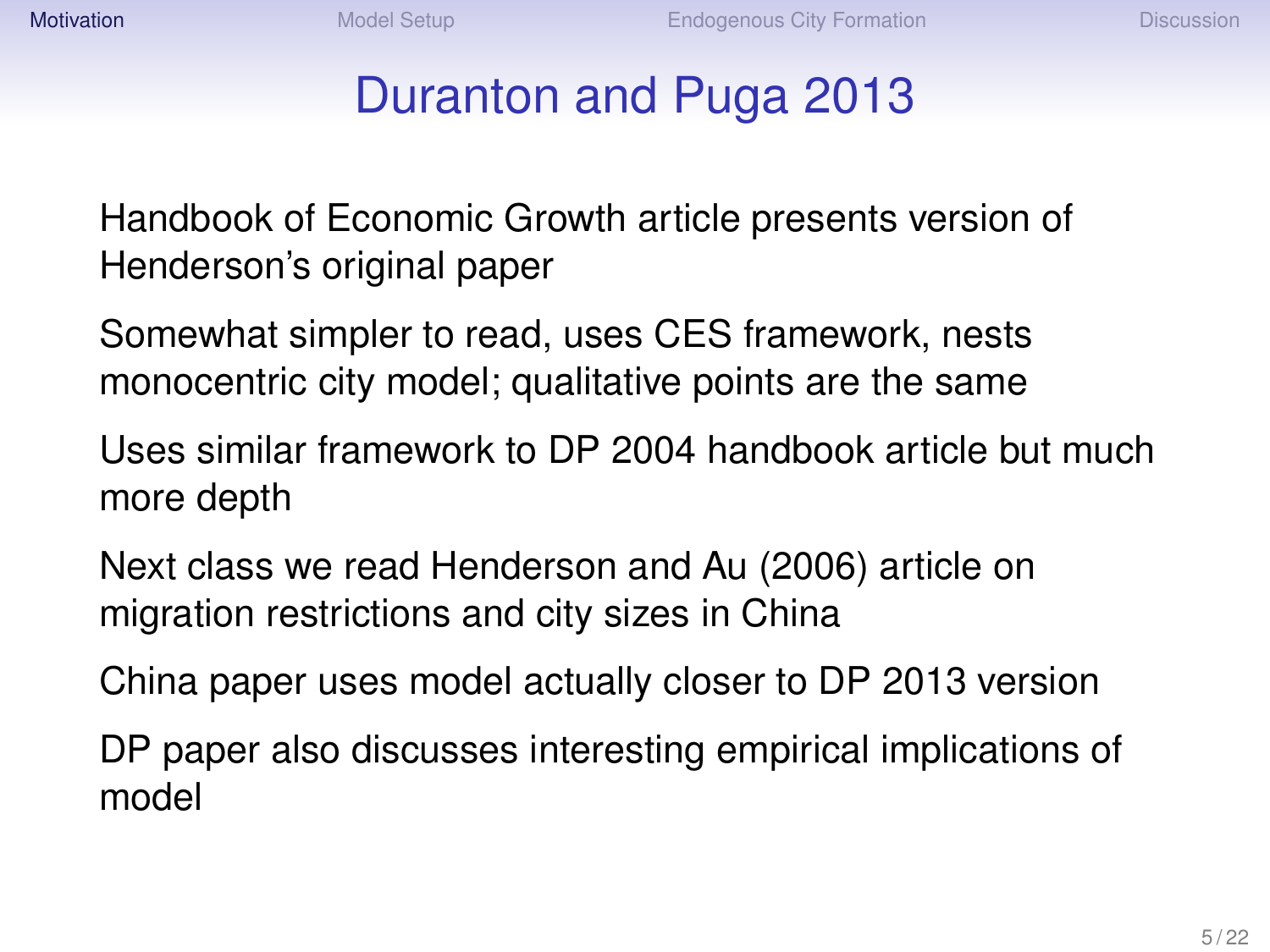#### CES Production

<span id="page-5-0"></span>Model uses familiar CES production function to generate agglomeration ("sharing")

Final good production in city *i* in sector *j*:

$$
Y'_{i} = \beta^{j} \left\{ \int_{0}^{m'_{i}} \left[ y'_{i}(h) \right]^{\frac{1}{1+\sigma^{j}}} dh \right\}^{1+\sigma^{j}}
$$
(5.34)

$$
y_i^j(h) = \beta^j l_i^j(h) - \alpha^j \tag{5.35}
$$

Profit maximization leads to markup rule for price of input *j*:  $q_j^j = \frac{1+\sigma^j}{\beta^j} * w_j^j$ *i*

Free entry makes intermediate input supplier profit zero: *q j*  $y'_i \times y'_i - w'_i$  $a^j_i * l^j_i = 0$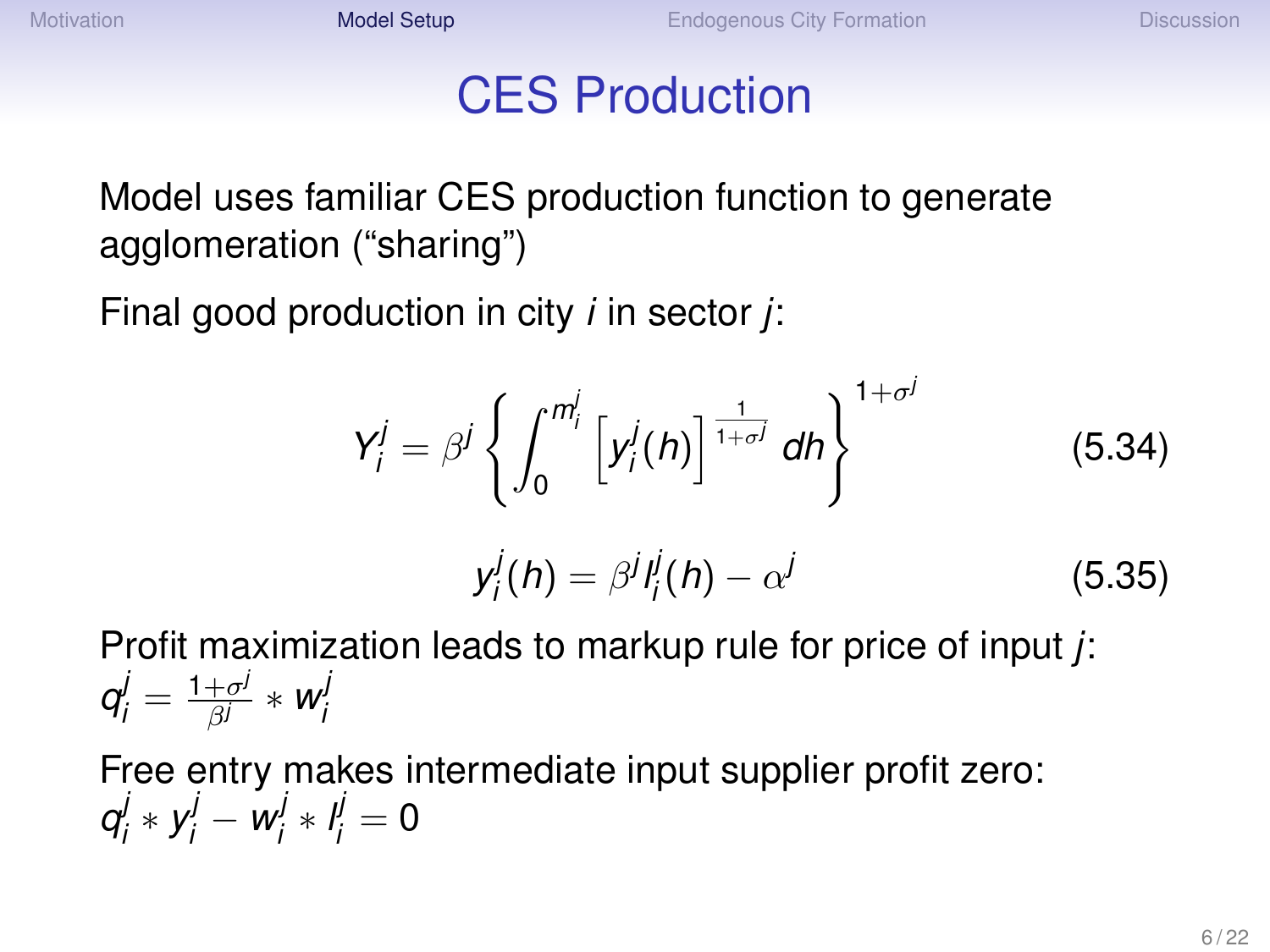[Motivation](#page-2-0) **[Model Setup](#page-5-0)** [Endogenous City Formation](#page-12-0) [Discussion](#page-21-0)

#### Number of Firms

As in Krugman papers, we find optimal intermediate output is independent of city factors:

$$
y_i^j = \frac{\alpha^j}{\sigma^j} \tag{5.36}
$$

From optimal output we can derive number of varieties as function of size of labor force:

$$
m_i^j = \frac{N_i^j}{l_i^j} = \frac{\beta^j \sigma^j}{\alpha^j (1 + \sigma^j)} * N_i^j
$$
 (5.37)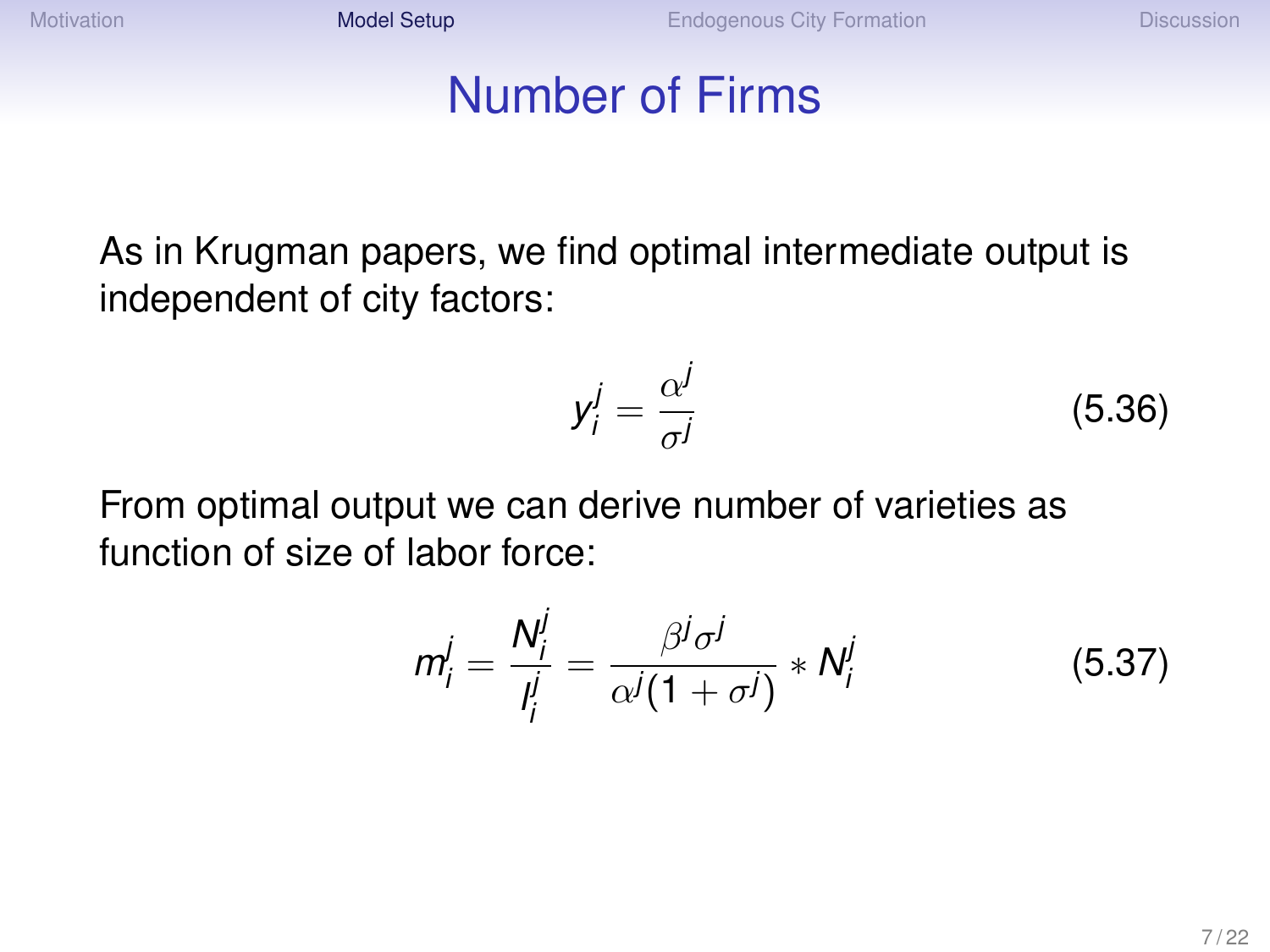# Agglomeration

Choose units so that  $\beta^j = (1+\sigma^j)(\alpha^j/\sigma^j)^{\sigma^j(1+\sigma^j)}$ 

Then aggregate production in sector *j* of city *i*:

$$
Y'_{i} = \beta^{j} \left[ \left( y'_{i} \right)^{\frac{1}{1+\sigma^{j}}} m'_{i} \right]^{1+\sigma^{j}} = \beta^{j} \left( N'_{i} \right)^{1+\sigma^{j}}
$$
(5.38)

Final good producers are perfectly competitive (free entry, multiple cities can produce same product *j*) and thus have zero profits:  $w_i^j N_i^j = P^j Y_i^j$ *i* :

$$
w_i^j = P^j \beta^j \left( N_i^j \right)^{\sigma^j} \tag{5.39}
$$

Note: 5.38 and 5.39 suggest empirical log specification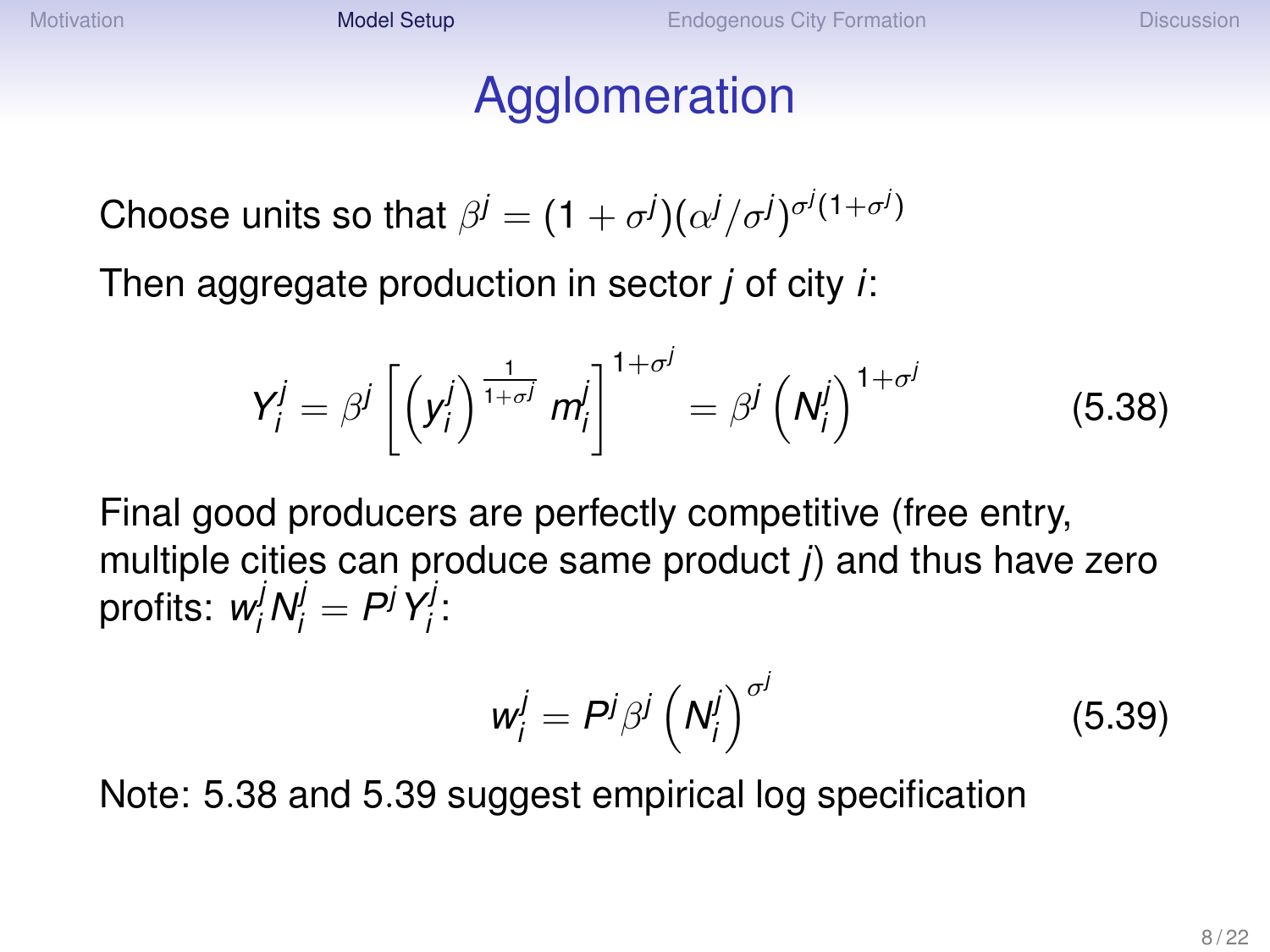#### **Specialization**

Localization economies imply every city specializes in one sector *j*, why?

Agglomeration within sector, congestion across sectors

Why then did the Krugman models have multiple sectors in the same city?

Trade: here we have zero trade costs, no home-market effect where local consumers avoid transportation costs

Both Krugman and system of cities models have congestion forces limiting population of city, differences?

Here congestion occurs through greater commuting; Krugman has local firms selling to a fixed number of farmers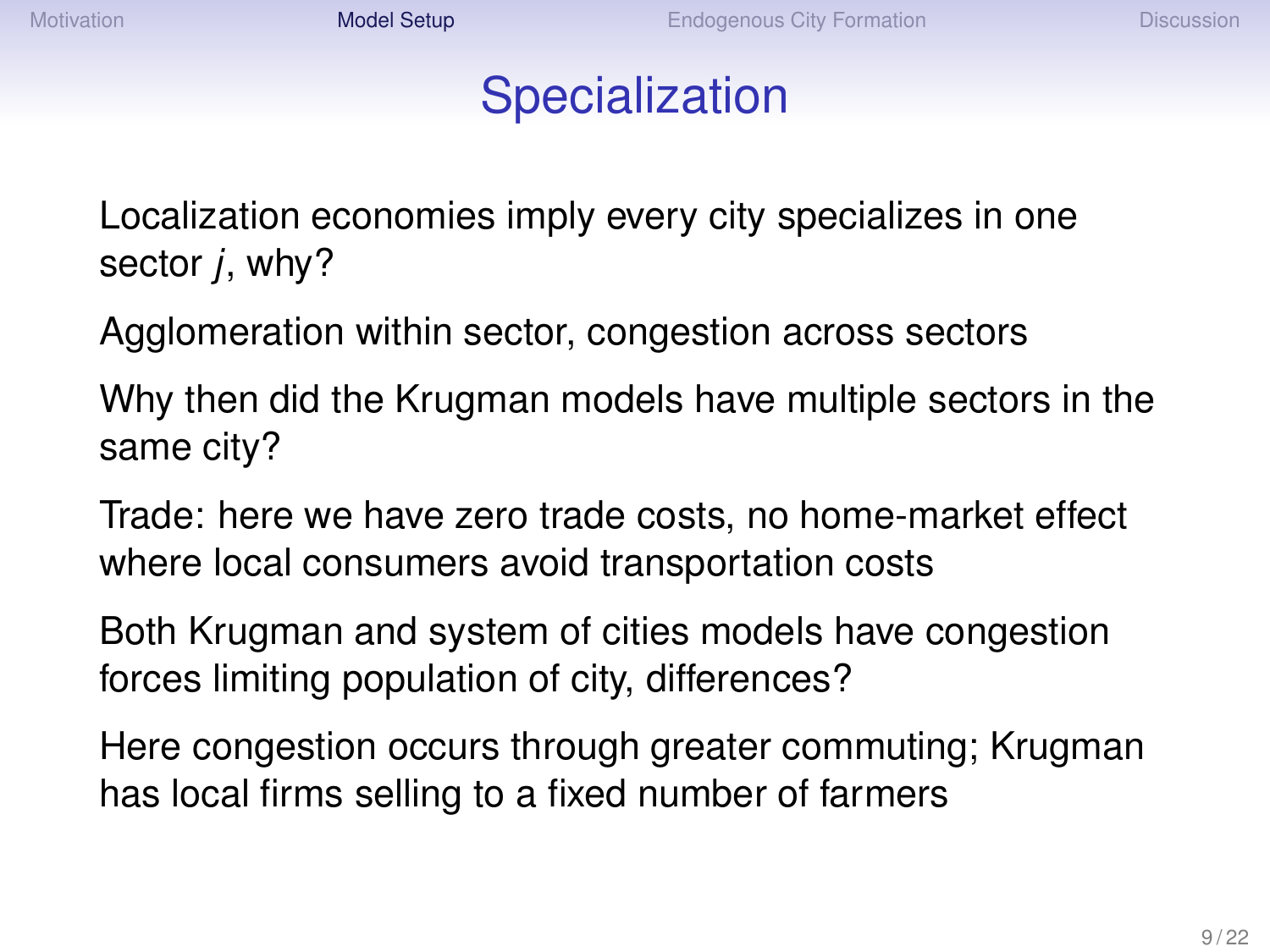## Congestion: simplified version

Commuting costs *CC* have constant elasticity in distance, cost measured in units of city's locally produced good

$$
CC(x, \tau, P^j) = P^j \frac{1+\gamma}{\gamma} \tau * x^{\gamma}
$$
 and  $d \log (CC)/d \log(x) = \gamma$ 

Further, let housing size *h*(*x*) and capital to land ratio *f*(*x*) be fixed:  $h(x) = f(x) = 1$ 

This means everybody lives in a single floor house (no one above them) and fringe is equal to population:  $\bar{x} = N_i$ 

Let  $P(x)$  be housing rent; everyone in city has same utility  $\bar{v}$ :

$$
v(P(x), w - CC(x)) = \overline{v}
$$
 (5.2)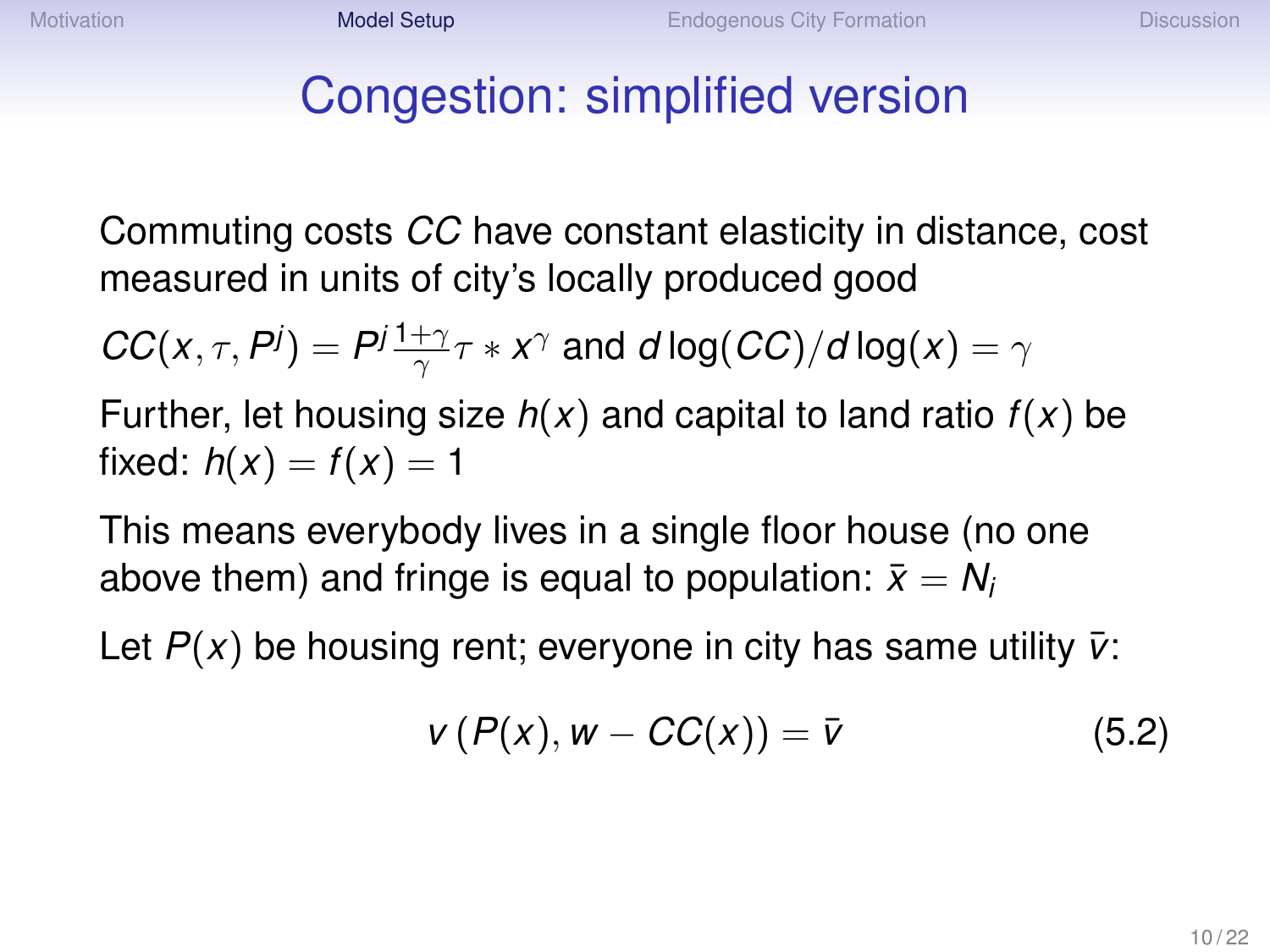# Land Prices and Land Rent Functions

Totally differentiating 5.2 gives land rent and housing rent gradients:

$$
\frac{dR(x)}{dx} = \frac{dP(x)}{dx} = \frac{dC(x)}{h(x)} = -P^j(1+\gamma)\tau * x^{\gamma-1}
$$
  
Note:  $\frac{dR(x)}{dx} = \frac{dP(x)}{dx}$  because of assumption on  $f(x)$   
Let cost of capital be zero (*i* = 0) and fringe land rent zero  
 $R(\bar{x}) = 0$   
Then  $\int \frac{dP(x)}{dx} = \int \frac{dR(x)}{dx} = -P^j \frac{1+\gamma}{\gamma}\tau * x^{\gamma} + C$   
We know  $R(\bar{x}) = 0 = -P^j \frac{1+\gamma}{\gamma}\tau * \bar{x}^{\gamma} + C$  and  $\bar{x} = N_i$ , which implies

$$
P(x) = R(x) = P^j \frac{1+\gamma}{\gamma} \tau * (N_j^{\gamma} - x^{\gamma})
$$
 (5.40)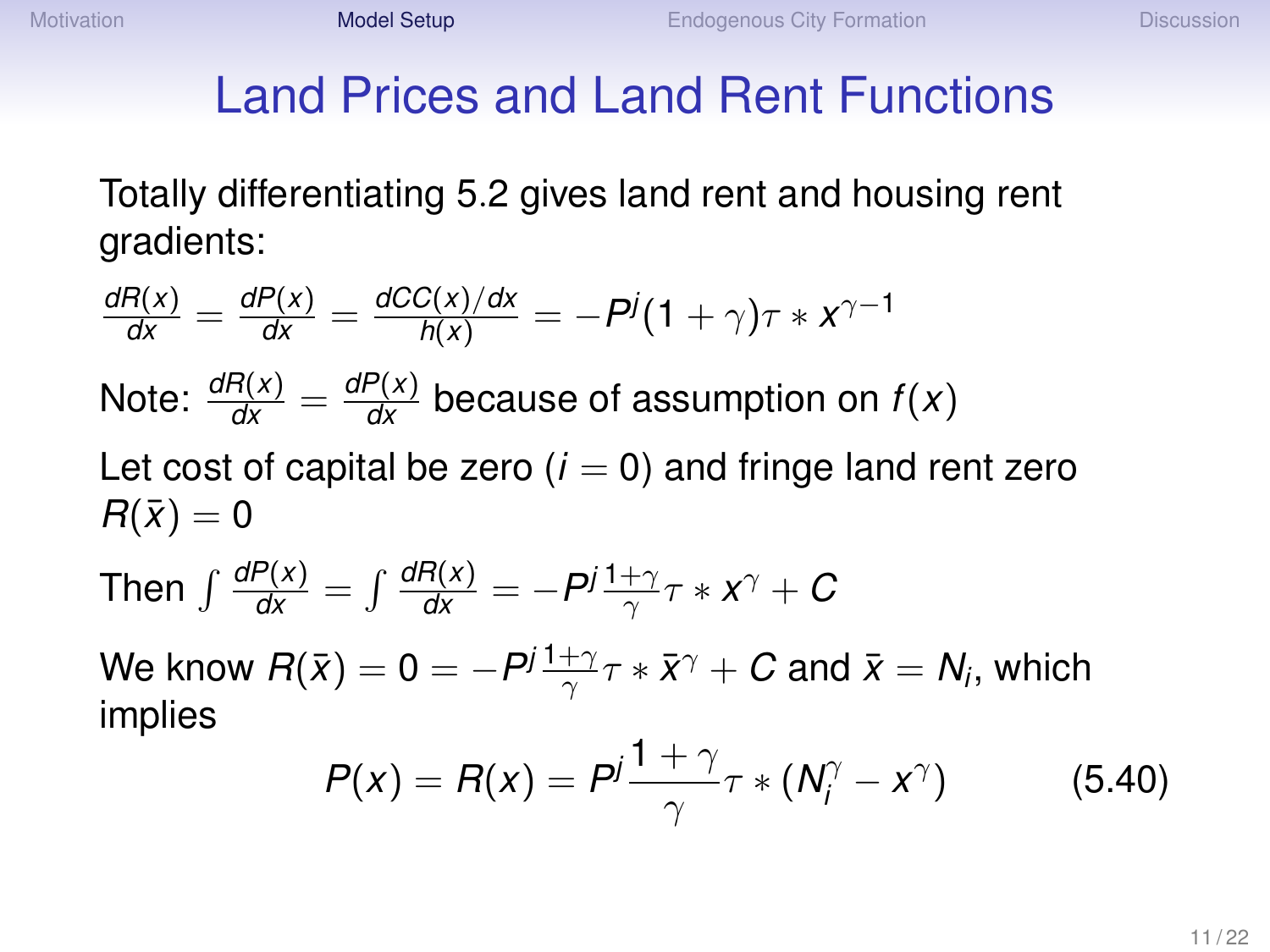#### Total Land Rent

With fixed housing consumption, equal utility implies everyone consumes same amount of numeraire

Therefore expenditure on housing and commuting for a person at *x* must be equal to expenditure on housing for person at CBD, with no commuting:

$$
P^j\frac{1+\gamma}{\gamma}\tau \ast X^{\gamma} + P(x) = P(0) = P^j\frac{1+\gamma}{\gamma}\tau \ast N_i^{\gamma}
$$

We use above expression when discussing resident utility Finally, integrating 5.40 gives total rents:

$$
R_i = \int_0^{\bar{x} = N_i} R(x) dx = P^j \tau * N_i^{1+\gamma}
$$
 (5.41)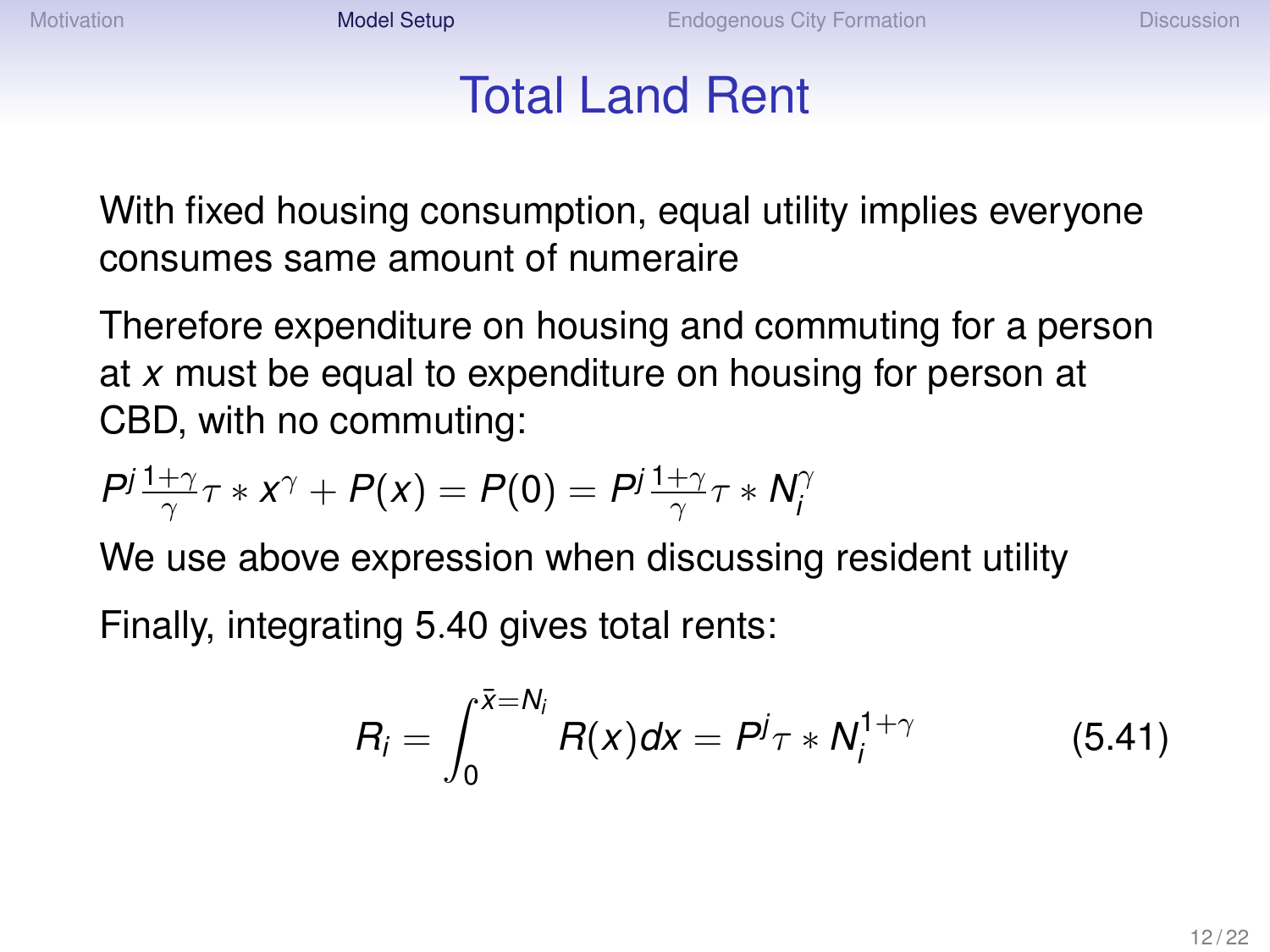## Who Creates Cities?

<span id="page-12-0"></span>So far we have a model of productivity and specialization but no way to determine number of cities

Consider three alternative mechanisms: 1) self-organization 2) city-developers 3) local government

We study equilibrium outcomes under these different mechanisms

Important detail: who earns land rent?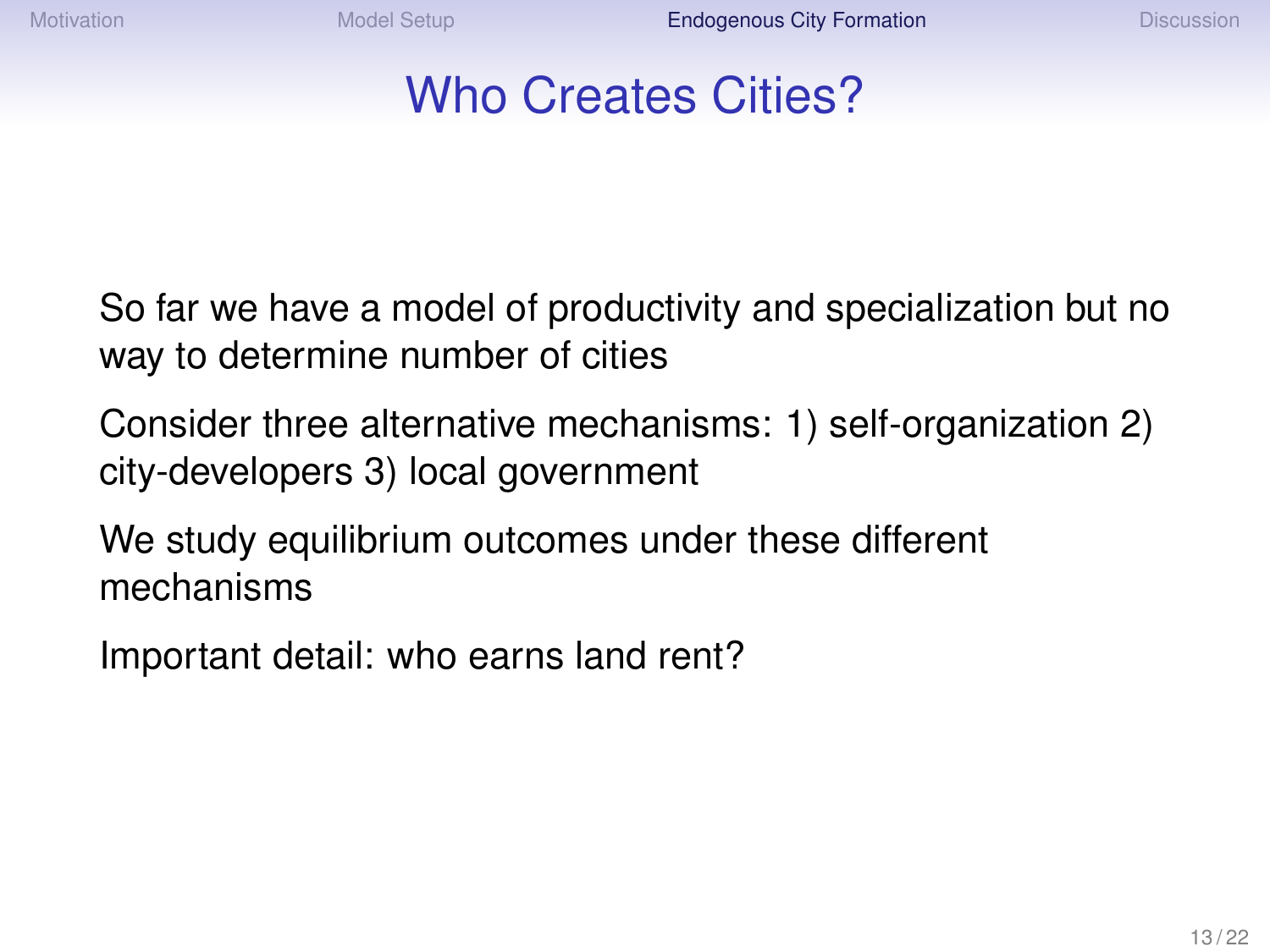## Self-organizing Cities

In self-organizing cities there is no coordinating force to create a new city; individual worker is to small to create city on their own

Assume land rents are equally divided among residents: *Ri*/*N<sup>i</sup>*

Residents have utility only over housing and numeraire, consume equal housing, thus wages net of housing expenditure is sufficient statistic for utility:  $c_i = w(N_i) + \frac{R_i}{N_i} - P(0)$ 

Using 5.39-5.41 we get:

$$
c_i = P^j \left( \beta^j * N_i^{\sigma^j} - \frac{\tau}{\gamma} N_i^{\gamma} \right)
$$
 (5.42)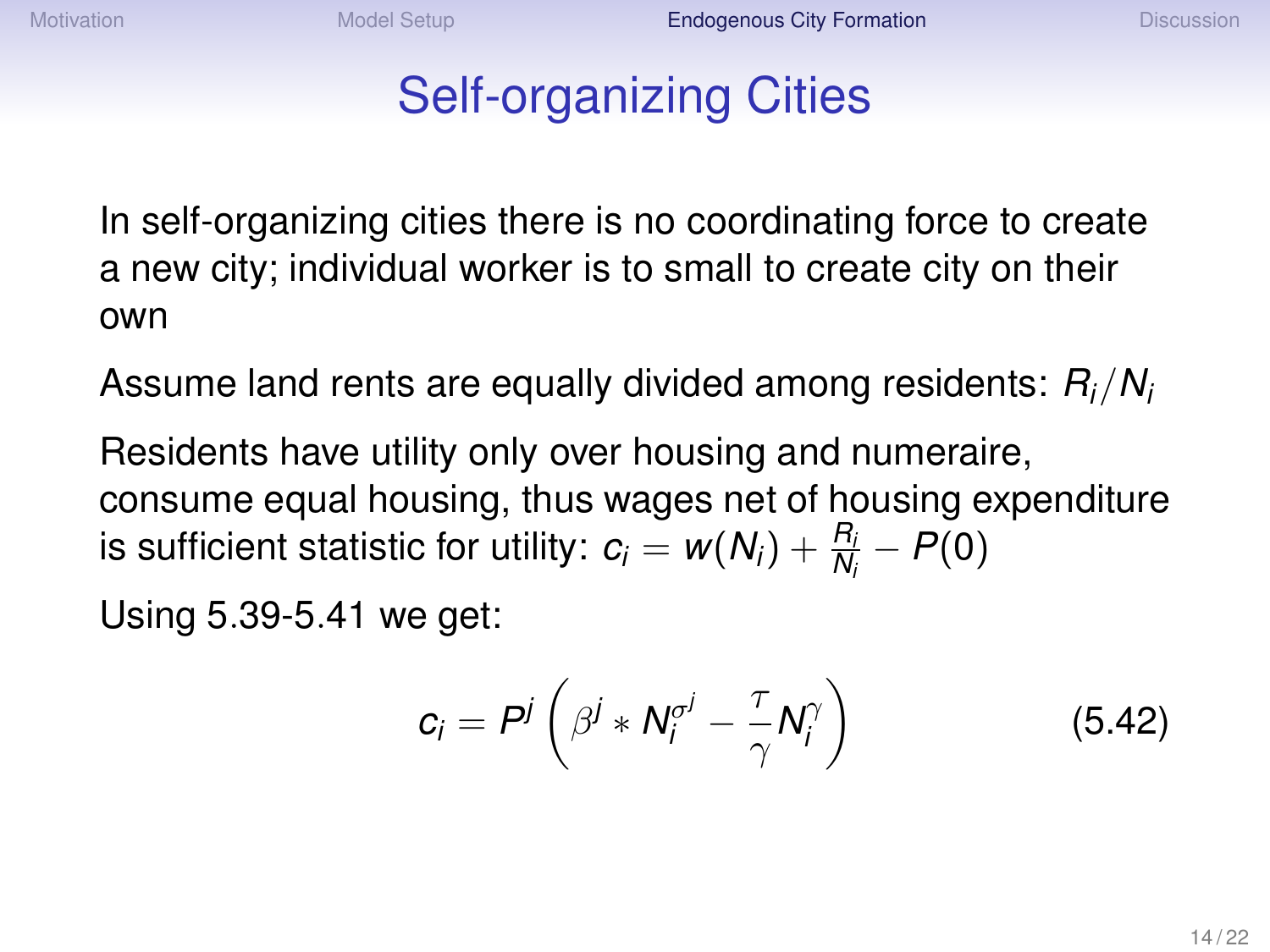#### Equilibrium in Self-Organizing Cities

$$
c_i = P^j \left( \beta^j * N_i^{\sigma^j} - \frac{\tau}{\gamma} N_i^{\gamma} \right) \tag{5.42}
$$

If  $\sigma^j < \tau$  utility (consumption) is concave in population This yields the inverse U graph of utility against population There will be an optimal city size but the stable size has too many people

$$
N^* = \left(\beta^j \frac{\sigma^j}{\tau}\right)^{\frac{1}{\gamma - \sigma^j}}
$$

In equilibrium all cities must offer same utility but cities with different specialities can have different populations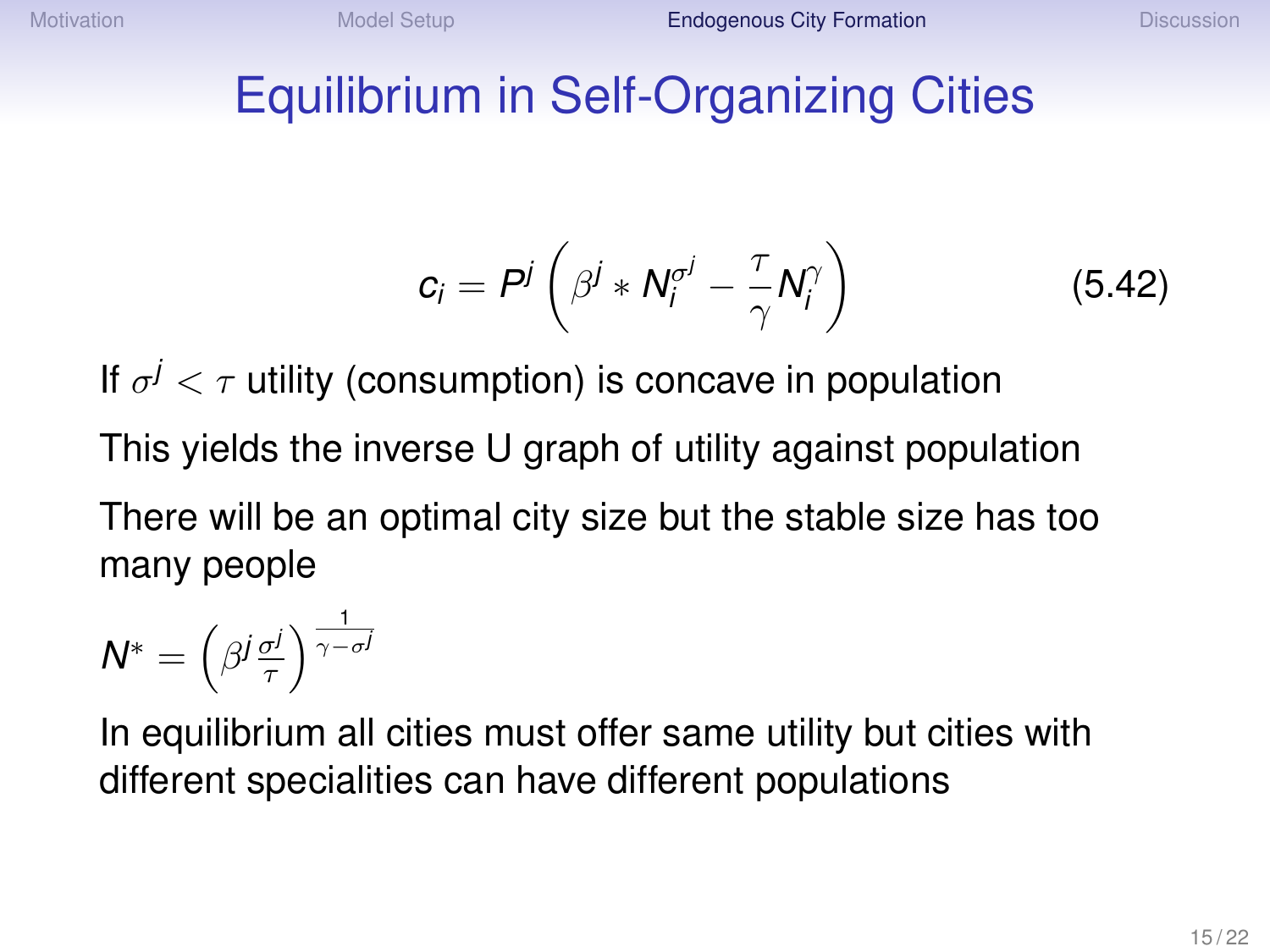*v*(*N <sup>j</sup>*

#### Self-organized City Has Too Many People The Growth of Cities 809

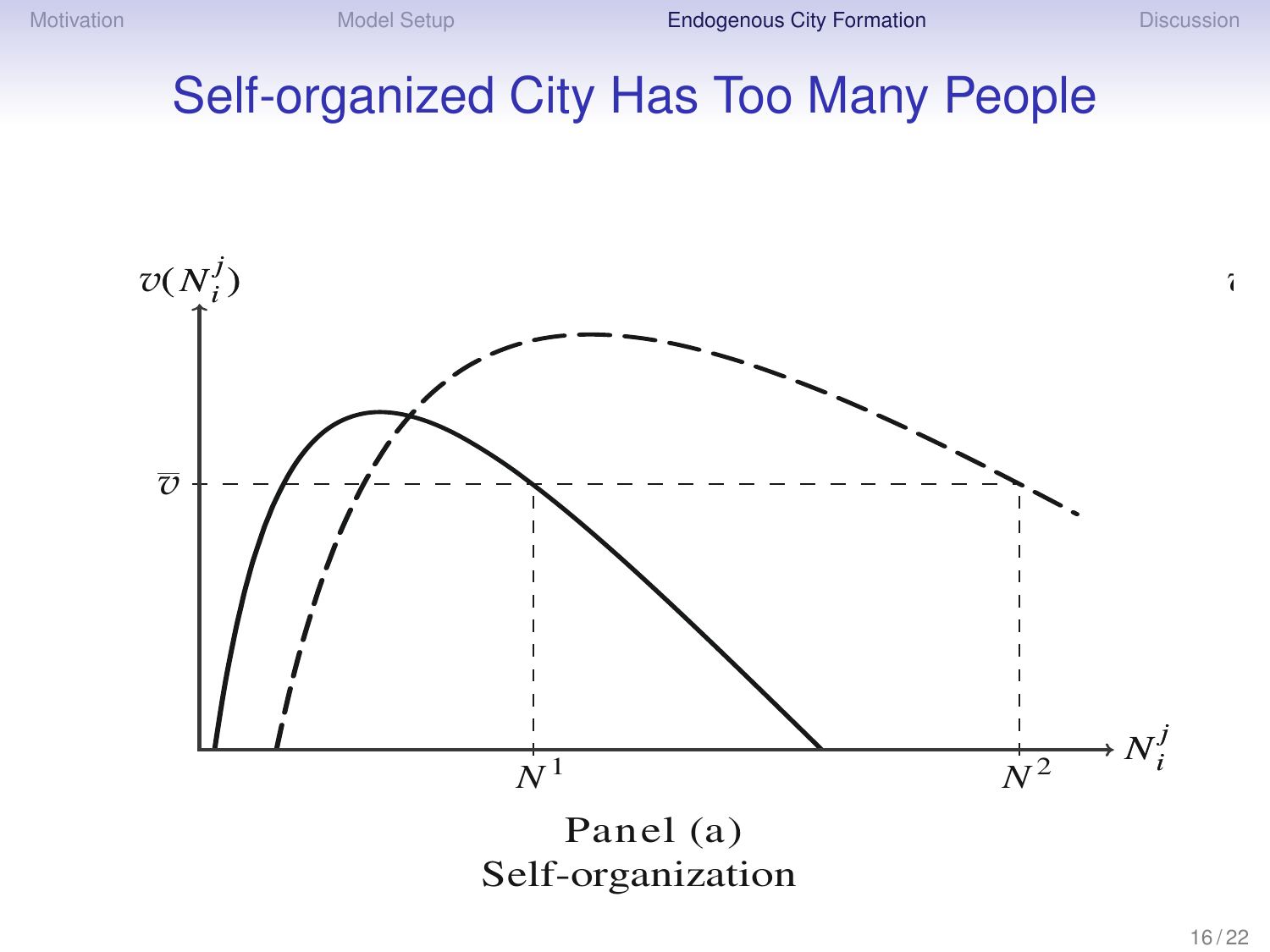#### Land Developer

Land developers create new cities and collect all land rents,  $R_i = P^j * \tau * N_i^{\gamma + 1}$ *i*

To induce migrants to come to a new city they can offer a payment of *T<sup>i</sup>*

Land developer profit equation is thus:

$$
\max_{T_i,N_i} \Pi_i = P^j \tau N_i^{1+\gamma} - T_i N_i \tag{5.43}
$$

However, migrants will not come to a new city unless they receive (at least) the same utility  $\bar{c}$ —wages minus housing plus commuting costs  $(w(N_i) - P(0))$ —as other cities

$$
P^j \beta^j N_i^{\sigma^j} + T_i - P^j \frac{1+\gamma}{\gamma} \tau N_i^{\gamma} = \bar{c}
$$
 (5.44)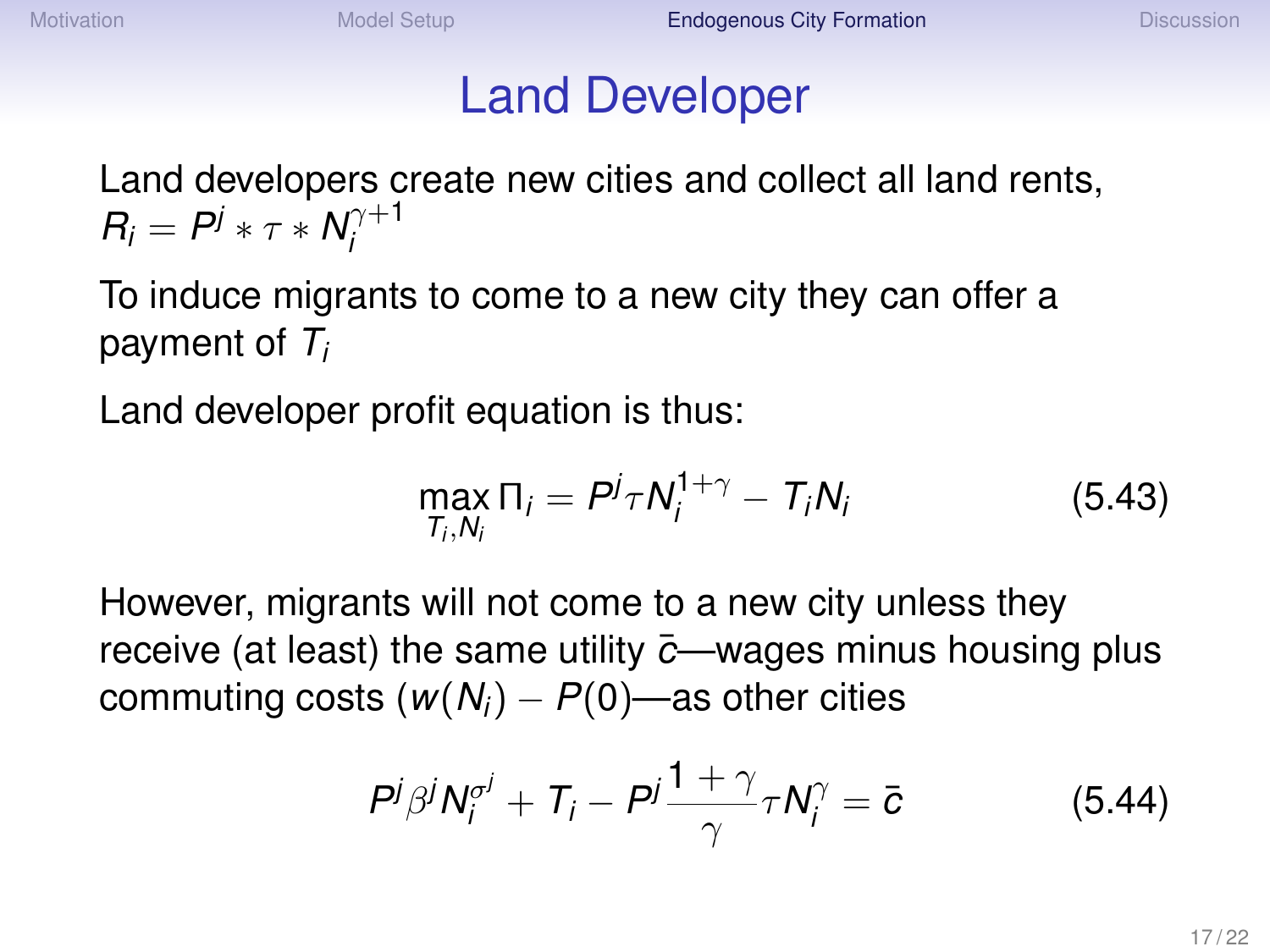## Land Developer's Problem

Minimum utility *c*¯ gives required transfer *T<sup>i</sup>* :

$$
T_i = \bar{c} + P^j \left[ \frac{1+\gamma}{\gamma} \tau N_i^{\gamma} - \beta^j N_i^{\sigma} \right]
$$

Then (unconstrained) profit maximization problem is:

$$
\max_{N_i} \Pi_i = P^j \beta^j N_i^{1+\sigma^j} - P^j \frac{\tau}{\gamma} N_i^{1+\gamma} - \bar{c} N_i \qquad (5.45)
$$

DP point out that this equation shows land developers acting like owners of a "factory town": revenue is  $P^jY^j_i = P^j\beta^jN^{1+\sigma^j}_i$ *i* and labor costs are  $P^j\frac{\tau}{\gamma} \mathcal{N}^{1+\gamma}_j + \bar{c} \mathcal{N}^j$ 

Solving for the FOC gives (in DP  $\bar{v} = \bar{c}$ ):

$$
\bar{v} = \bar{c} = P^j \left( (1 + \sigma^j)\beta^j N_i^{\sigma^j} - \frac{1 + \gamma}{\gamma} \tau N_i^{\gamma} \right) \tag{5.46}
$$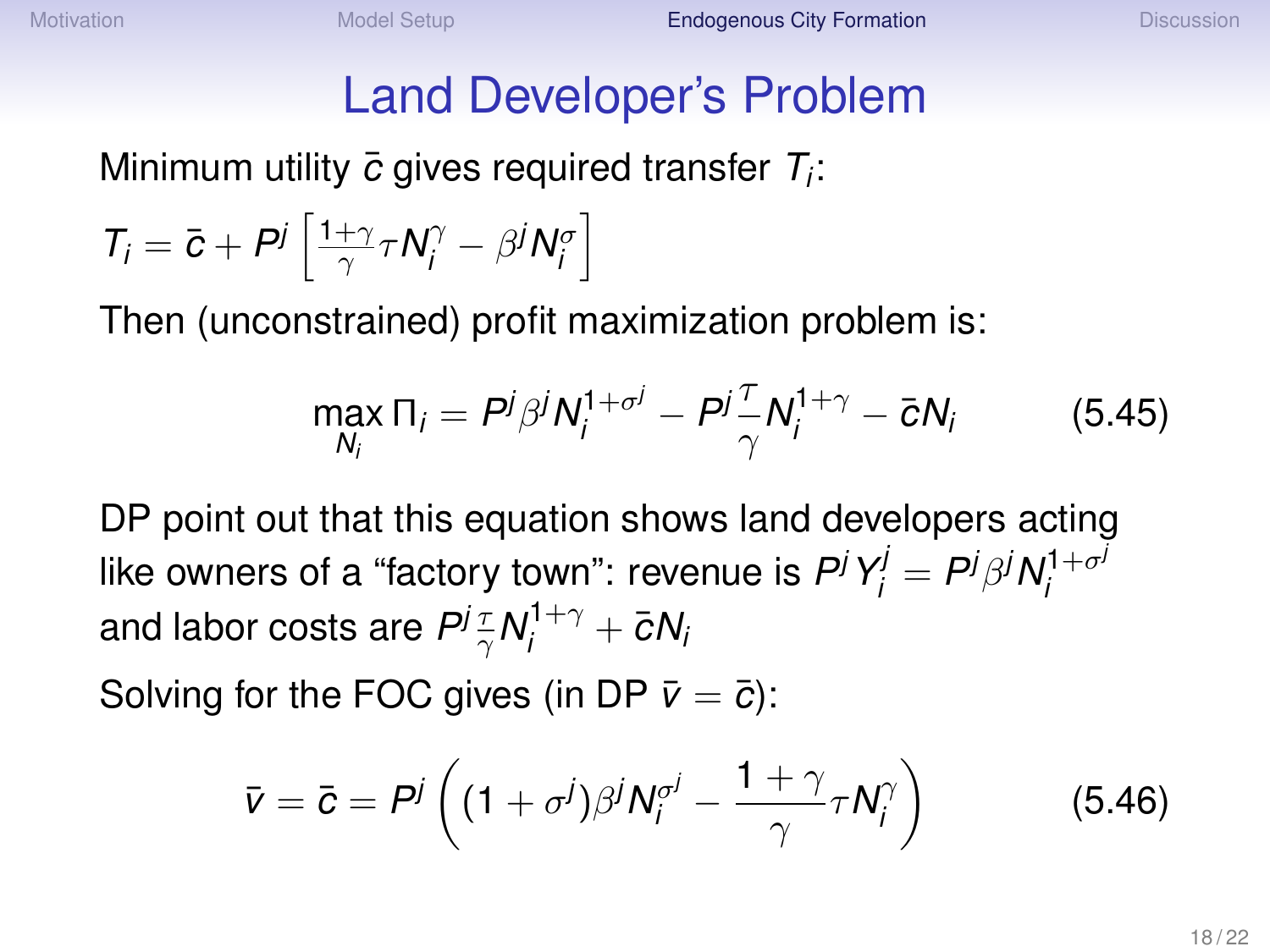# Land Developer Internalizes Externality

Put FOC into profit to get maximized profits:

$$
\Pi_i = P^j \tau N_i^{1+\gamma} - \sigma^j P^j \beta^j N_i^{1+\sigma^j} \tag{5.47}
$$

Then from 5.43 we know  $T_iN_i=\sigma^jP^j\beta^jN_i^{1+\sigma^j}$  $\int_{i}^{1+\sigma'}$ , or

$$
T_i = \sigma^j P^j \beta^j N_i^{\sigma^j} \tag{5.48}
$$

Finally, with free entry  $\Pi_i = 0$  in 5.47, which yields:

$$
N_i = \left(\beta^j \frac{\sigma^j}{\tau}\right)^{\frac{1}{\gamma - \sigma^j}}
$$
 (5.49)

This is exactly the utility maximizing population!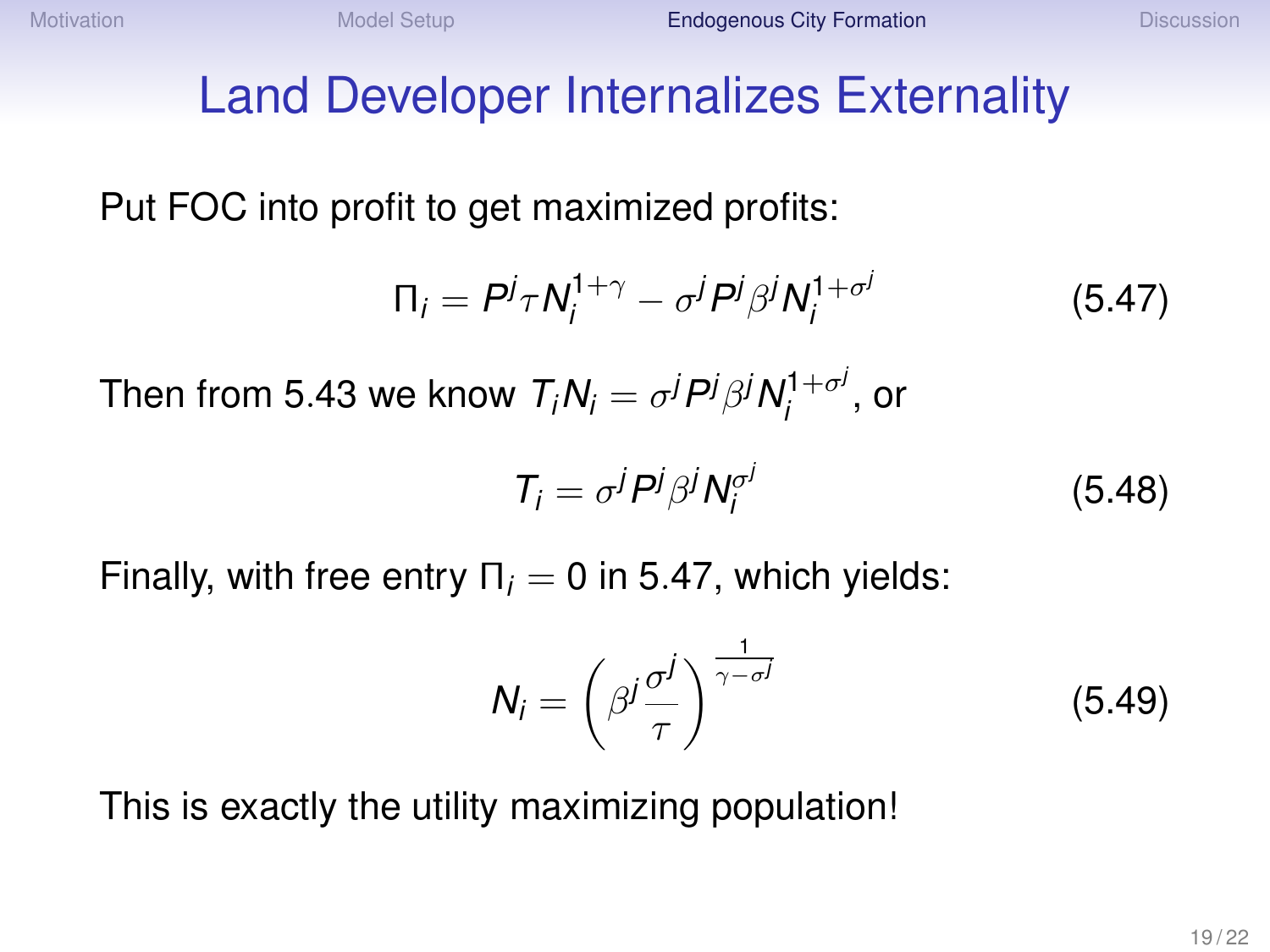# Land Developers Can Choose Optimal Size

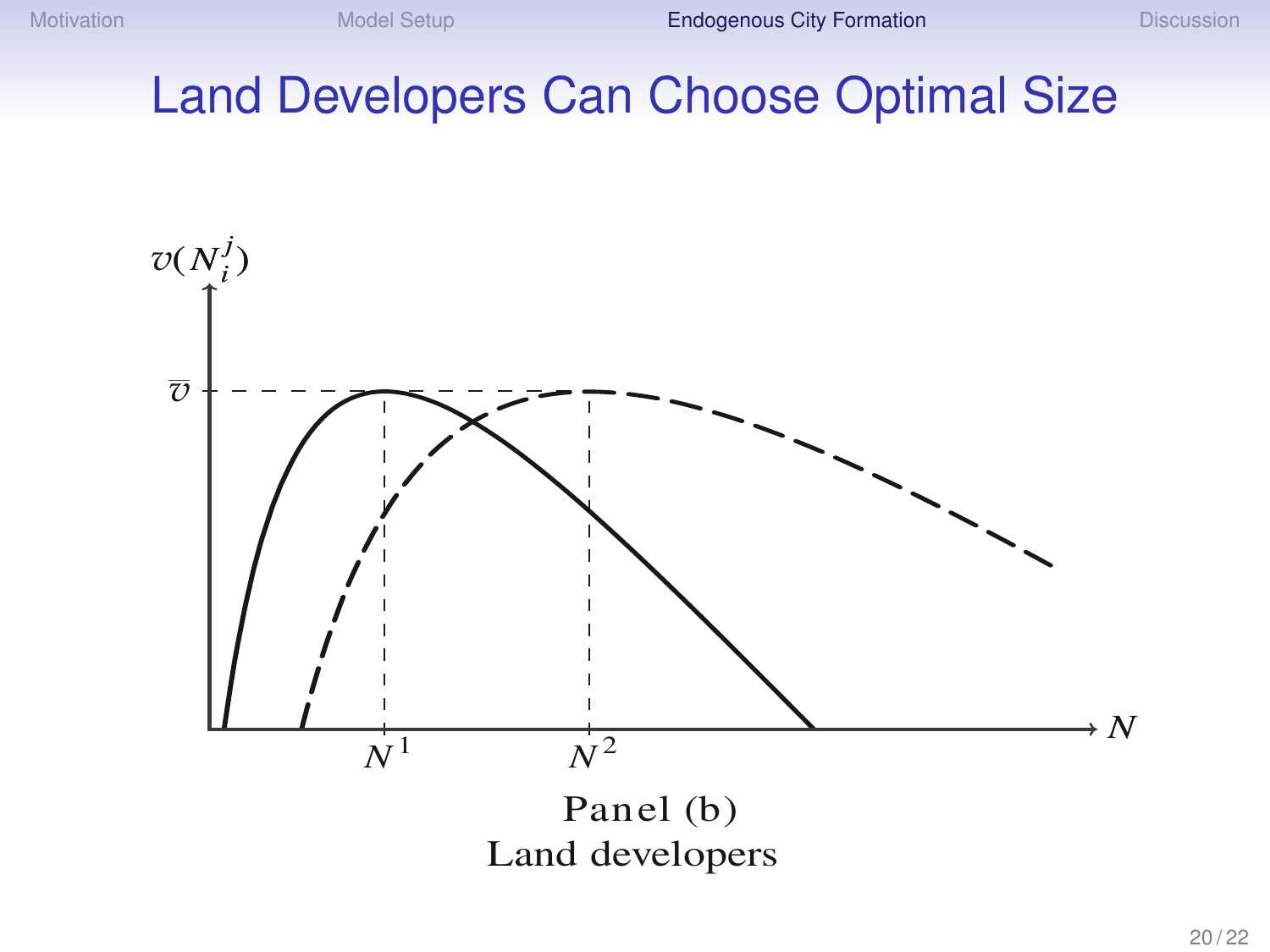#### Free Entry and Equal Utility

Why do all sectors produce at efficient output level?

If not, additional developers could enter and make positive profits by producing at more efficient city size

If some sectors are more productive than others (higher β *j* ) or have greater agglomeration benefits  $\sigma^j$  won't land developers offer higher utility to residents?

Process: sectors with higher utility will have additional entry, entry increases production of product *j*, *P <sup>j</sup>* declines, and thus transfers to workers must decline